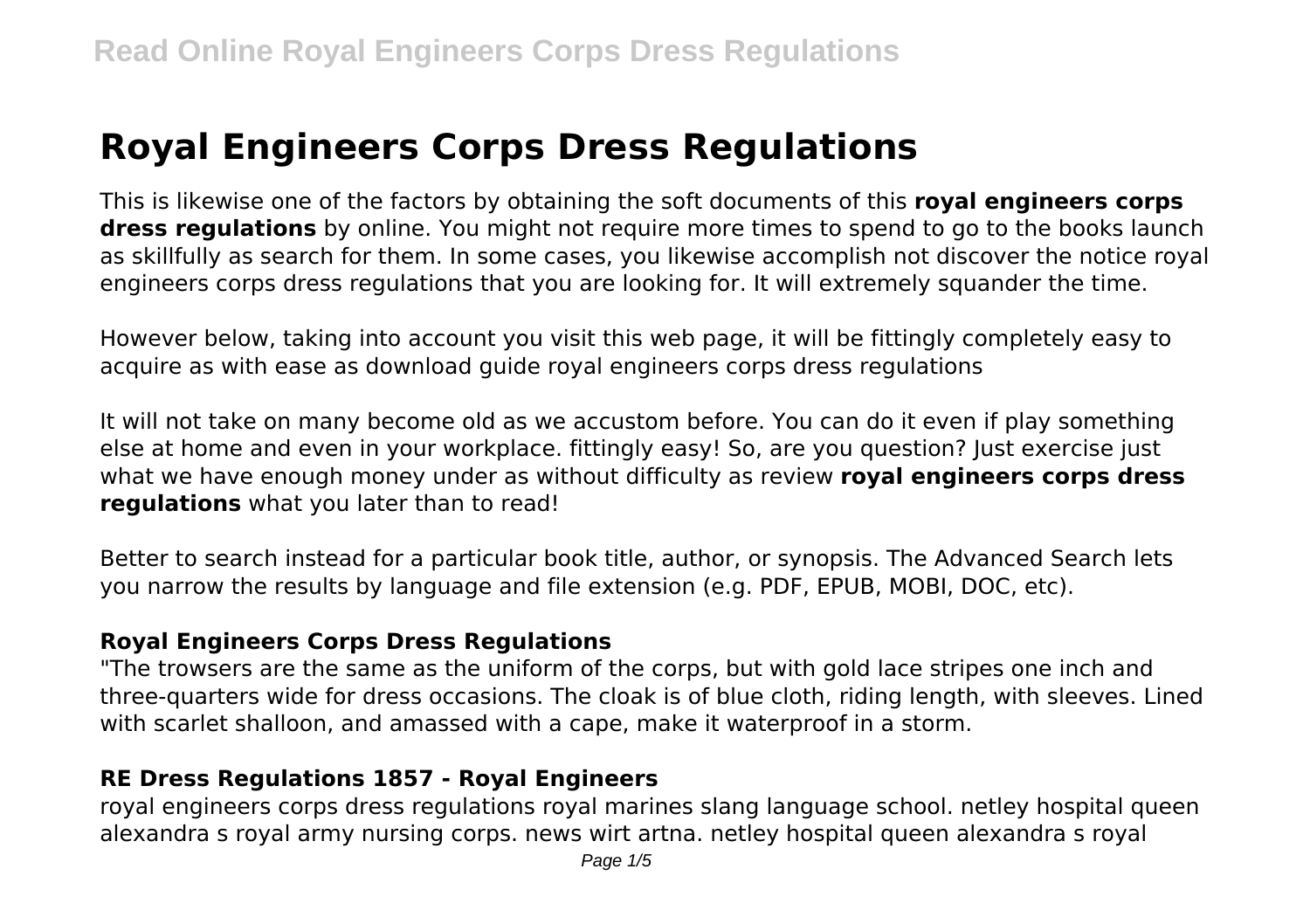army nursing corps. appendix glossary of military slang wiktionary. book of remembrance pcs branch royal engineers association.

## **Royal Engineers Corps Dress Regulations**

No.2 dress consists, for most corps and regiments, of a khaki jacket, shirt and tie with trousers or a skirt. The Royal Regiment of Scotland wear a special pattern of jacket with a cut away front, worn with a regimental tartan kilt or trews.

#### **Uniforms of the British Army - Wikipedia**

CORPS OF ROYAL ENGINEERS CORPS MEMORANDA Incorporating CUSTOMS OF THE SERVICE Prepared and Published by: Headquarters Royal Engineers Brompton Barracks Chatham ... Section 4 The Queen's Gurkha Engineers (QGE) Dress Regulations Annexes Orders of Dress for RE Officers 8A - 1 Orders of Dress, QGE 8B - 1 Guidance for General Staff Officers 8C - 1 ...

# **CORPS OF ROYAL ENGINEERS CORPS MEMORANDA Incorporating ...**

Dress Regulations in 1883 and 1891 under the heading of "Sabretache" referred to a note in the general instructions which stipulated that the sabretache should be Russia Leather of Staff pattern. ... DEPARTMENTAL CORPS. ... the Royal Engineers sabretache and pouch devices were the same. It was a brass rendition of the helmet plate badge, with ...

## **INSIGNIA-12**

The full sized badge (35 x 35 mm), in either dull silver metal or gilt metal, is worn as follows: (1)Dull silver. On full dress tunic, blue serge tunic, Athol grey greatcoat, blue greatcoat, scarlet mess jacket and white mess jacket. (2)Gilt metal. On lovat tunic, stone jacket and stone shirt. c.

# **BR 3 PART 6 CHAPTER 40 ROYAL MARINES OFFICERS AND OTHER RANKS**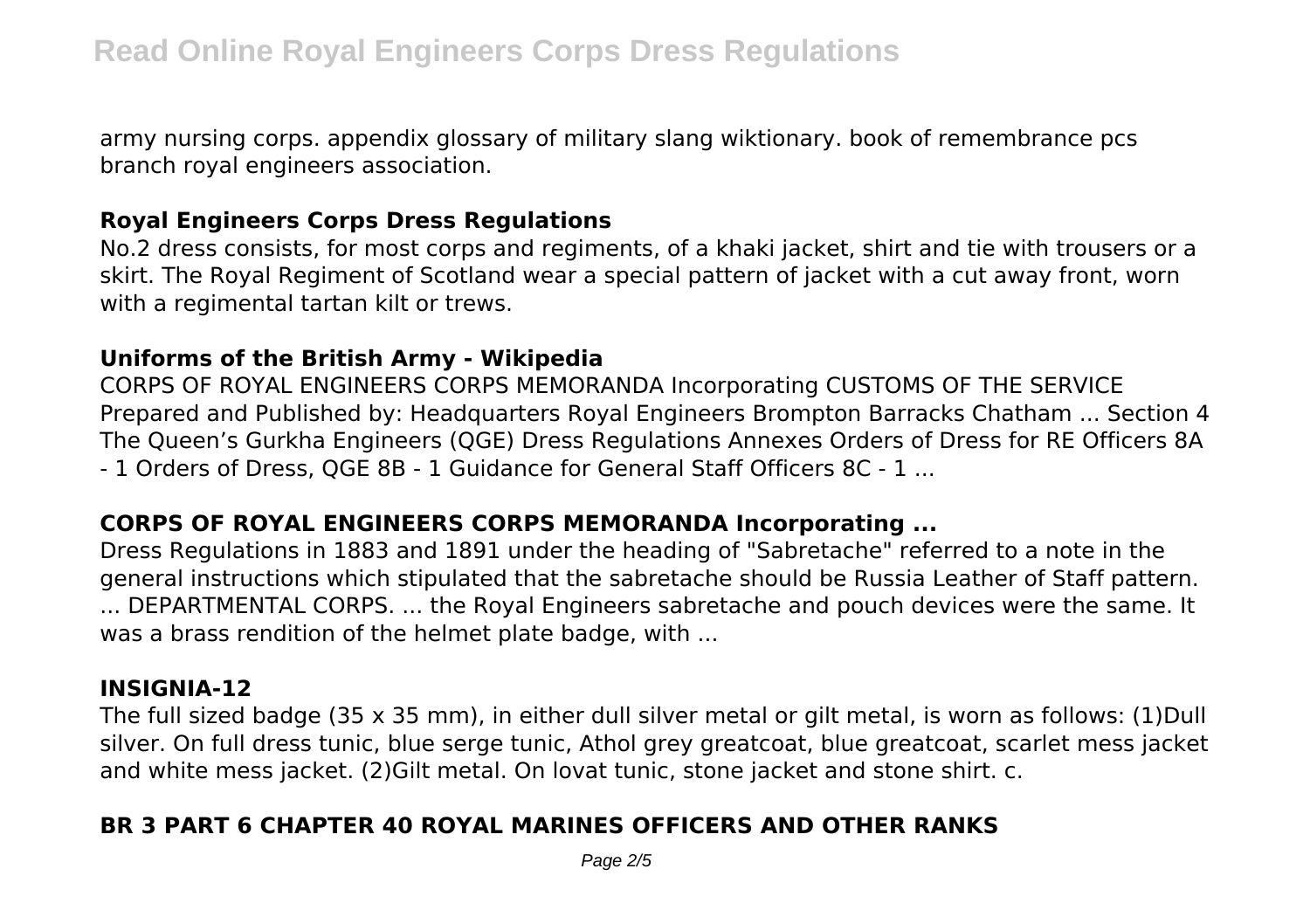Vol 12 Part 3 Clothing Pamphlets 1-16 and Officers Dress Regulations - and will supersede both in April 2007. 01.2. They are designed to provide a ready access in electronic format, both on AEL and DII, to all features of Army dress regulations, except for clothing scales which can be found by link to DC

## **ARMY DRESS REGULATIONS (ALL RANKS) Part 1 ... - Royal Marines**

In No 1 and No 2 Dress as well as Barrack Dress, the poppy is to be worn according to Corps and Regimental custom. In Combat Uniform, the poppy is to be worn pinned to the left breast with a safety pin. 9.

## **Royal Engineers – HQ Information | Royal Engineers ...**

Chapter 41 - Royal Fleet Auxiliary Officers, Ratings and STO(N) Personnel Serving in RFAs Chapter 42 - Civilian Personnel Embarked in Maritime Units Afloat Chapter 43 - Joint Service Dress Tables Chapter 44 - Orders and Decorations, Medals and Medal Ribbons Chapter 45 - Maritime Reserves Uniform Regulations Chapter 46 - Royal Corps of Naval ...

# **Part 6 – Uniform Regulations | Royal Navy**

Royal Engineers Tie, Royal Engineers Socks, Royal Engineers Braces, Royal Engineers Watch Strap, Royal Engineers Cufflinks, Royal Engineers Blazer Badge, Royal Engineers Scarf, Royal Engineers Beret and many other regimental accessories for the Royal Corps of Engineers.

## **Royal Engineers Shop – The Regimental Shop**

The Corps of Royal Engineers, usually just called the Royal Engineers (RE), and commonly known as the Sappers, is a corps of the British Army.It provides military engineering and other technical support to the British Armed Forces and is headed by the Chief Royal Engineer.The Regimental Headquarters and the Royal School of Military Engineering are in Chatham in Kent, England.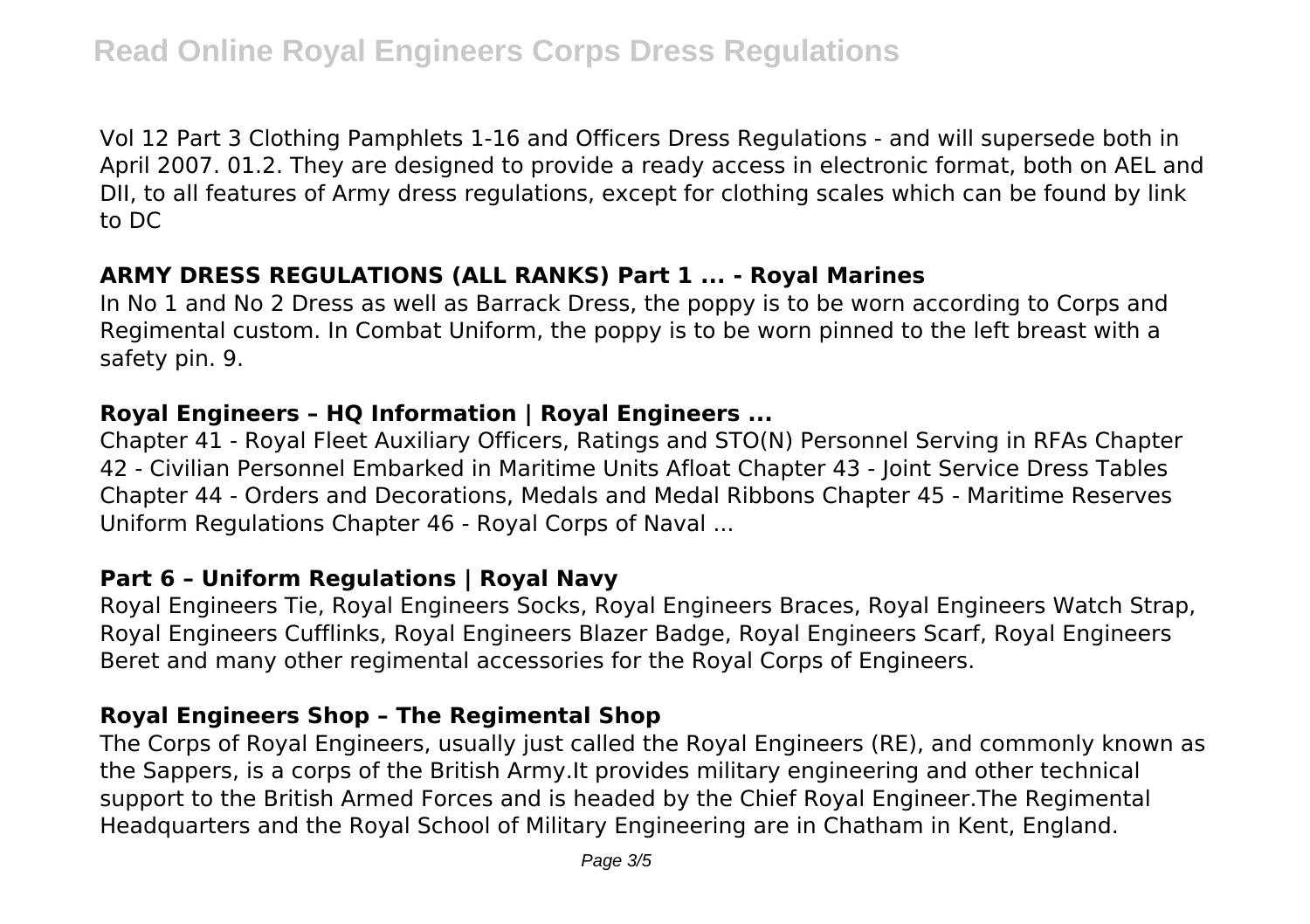# **Royal Engineers - Wikipedia**

Full dress tunic, Corps of Royal Engineers, c1883 Photography and flying Work on the V&A accelerated the unit's interest in photography, with members of the corps going on to document not only many military campaigns, but also archaeological excavations.

## **Corps of Royal Engineers | National Army Museum**

This style of peaked forage cap was introduced into the Royal Engineers in 1861. Dress Regulations for this period specify that "the frock coat to be worn always with scarlet waistcoat ... and forage cap on regimental courts-martial, courts of inquiry, and committees, inspection of barracks, etc., and as a common dress in quarters."

# **Period RE Photographs - Royal Engineers**

The 1934 Dress Regulations for the Royal Engineer Services are numbered from 1718 to 1761. Most of the regulations remain the same as the 1911 regs above- but the notable difference (apart from the change to a web sword belt) refers to a collar badge:- Dress Regulations For the Army 1934

# **Royal Engineer Services Uniform Button – The British ...**

United States Marine Corps Uniform Regulations PDF – see regulations for Evening Dress (White Tie equivalent for officers), Blue Dress and Blue-White Dress Uniforms starting on page 2-5; United States Navy Uniform Regulations – see regulations for Dinner Dress Uniforms in chapter 3; note that only officers have White Tie equivalents (known as Formal Dress)

# **Military Formal Attire - Mess Dress — Gentleman's Gazette**

Officers of the Foot Guards, Royal Engineers, the Parachute Regiment, the Royal Army Medical Corps, and the Royal Regiment of Scotland amongst others still wear the infantry style of jacket.